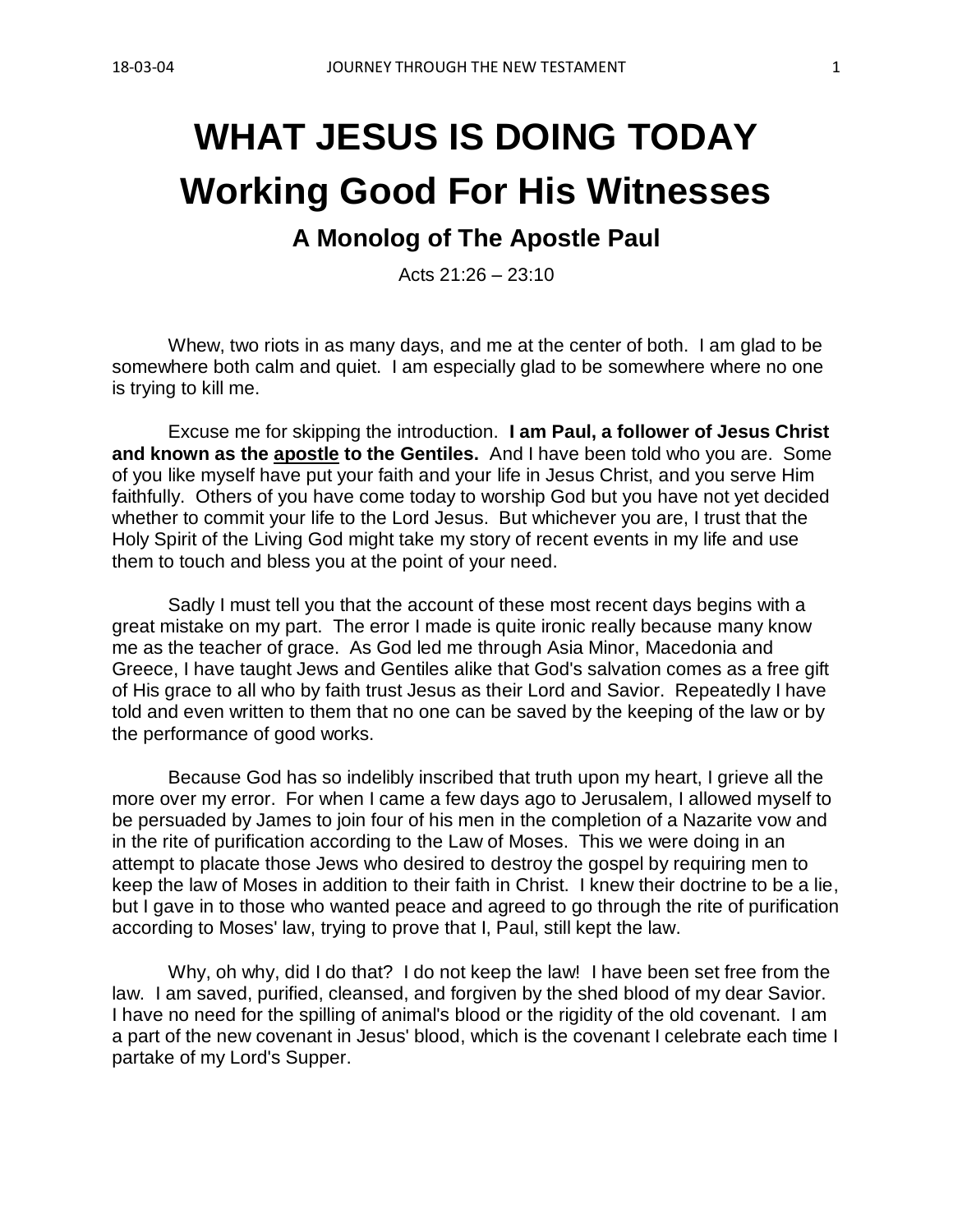Well, my friend, I want you to know that I confessed my sin to my dear Master and He was faithful to forgive me as He always is. But while He is not vengeful, my error still brought me great distress. Far from being placated, the Jews were enraged concerning me. While I was still in the temple they began to yell wild accusations at me and before I knew what was happening they grabbed me. Some pulled at me one way, some another. Others slapped me with the back of their hand; still another hit me with a clinched fist.

I thought I would be beaten to death by the mob, but suddenly I heard the cadence of soldier's feet. The Romans had heard the tumult and had come from the garrison next to the temple courtyard to settle the crowd. Their intent was not so much to rescue me; but in quelling the riot, that is precisely what they did. In fact, they took me into custody. I never thought I would be glad to go back to jail; but in this case, it was better than being released to a bloodthirsty mob. The soldiers bound my hands and feet with chains, and in order to get me through the crowd, picked me up and carried me over their heads. As the soldiers marched me up the stairs to the barracks of their garrison, I thought, "I see it again! **… All things work together for good to those who love God, to those who are the called according to His purpose. Romans 8:28"**

- And I do love the Lord, with all my heart.
- I am called according to His purpose
	- $\circ$  to be a witness for Him,
	- $\circ$  to proclaim the good news of Jesus Christ to all men everywhere.

And **the Almighty God has caused even this bad situation to work for good**, and I have again been rescued by His strong hand.

## In fact, **GOD TRANSFORMED THIS RIOT INTO AN OPPORTUNITY TO SHARE MY TESTIMONY.**

I was nearing the top of the stairs, carried by the soldiers, with the commander just in front of me when I realized that God had not only worked my rescue, He also was giving me an opportunity that I never could have had without the Romans present to keep the crowd at bay. So in Greek, I asked the commander, "May I speak with you?"

Surprised he answered, "You speak Greek?" I assured him that I did. He at first thought that I was an Egyptian rebel who had stirred up unrest before. I told him that I was a Jew, born in Tarsus and a citizen of that great city. I then asked him for permission to address the crowd. Some of the soldiers who heard my request chuckled at my request. They were amazed when he granted me permission, but I was not at all surprised for I sensed that God was giving me an opportunity to share my testimony with the many unbelieving Jews who were even now clamoring for my death. You remember, "all things work together for good to those who love God, to those who are the called according to His purpose."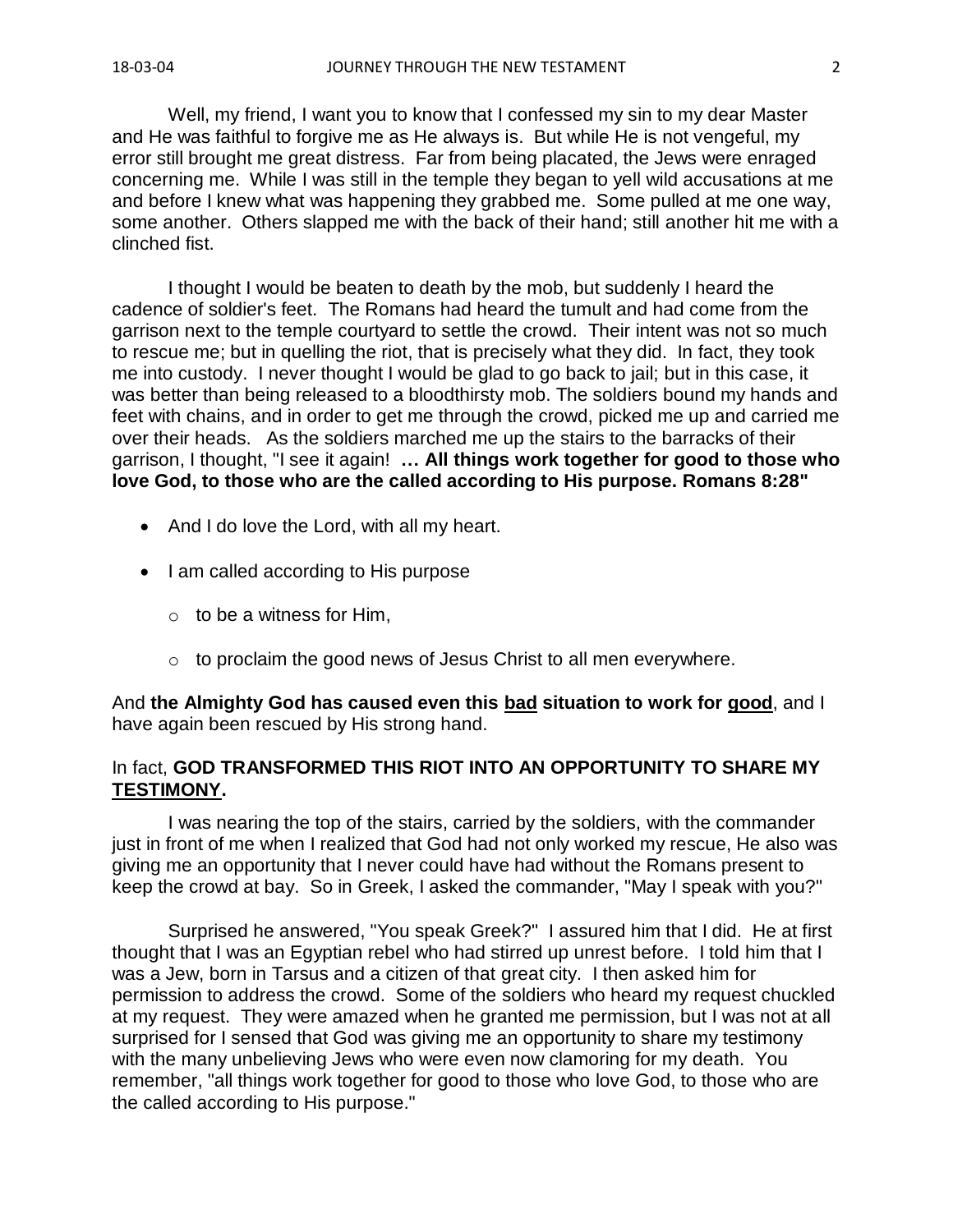#### Paul's Testimony

So I turned to the crowd from my high platform at the top of the stairs and called to them in Hebrew. The sound of their beloved tongue (for their everyday language was mostly Aramaic) quieted their spirits and they turned and listened intently to me.

"Brethren and fathers, hear my defense before you now."

<sup>3</sup>"I am indeed a Jew, born in Tarsus of Cilicia, but brought up in this city at the feet of Gamaliel, taught according to the strictness of our fathers' law, and was zealous toward God as you all are today.

<sup>4</sup>"I persecuted this Way to the death, binding and delivering into prisons both men and women,

 $5$ "as also the high priest bears me witness, and all the council of the elders, from whom I also received letters to the brethren, and went to Damascus to bring in chains even those who were there to Jerusalem to be punished.

<sup>6</sup>"Now it happened, as I journeyed and came near Damascus at about noon, suddenly a great light from heaven shone around me.

<sup>7</sup> "And I fell to the ground and heard a voice saying to me, 'Saul, Saul, why are you persecuting Me?'

**8**"So I answered, 'Who are You, Lord?' And He said to me, 'I am Jesus of Nazareth, whom you are persecuting.'

<sup>9</sup>"And those who were with me indeed saw the light and were afraid, but they did not hear the voice of Him who spoke to me.

<sup>10</sup>"So I said, 'What shall I do, Lord?' And the Lord said to me, 'Arise and go into Damascus, and there you will be told all things which are appointed for you to do.'

<sup>11</sup>"And since I could not see for the glory of that light, being led by the hand of those who were with me, I came into Damascus.

<sup>12</sup> Then a certain Ananias, a devout man according to the law, having a good testimony with all the Jews who dwelt there,

<sup>13</sup> came to me; and he stood and said to me, 'Brother Saul, receive your sight.' And at that same hour I looked up at him.

14"Then he said, 'The God of our fathers has chosen you that you should know His will, and see the Just One, and hear the voice of His mouth.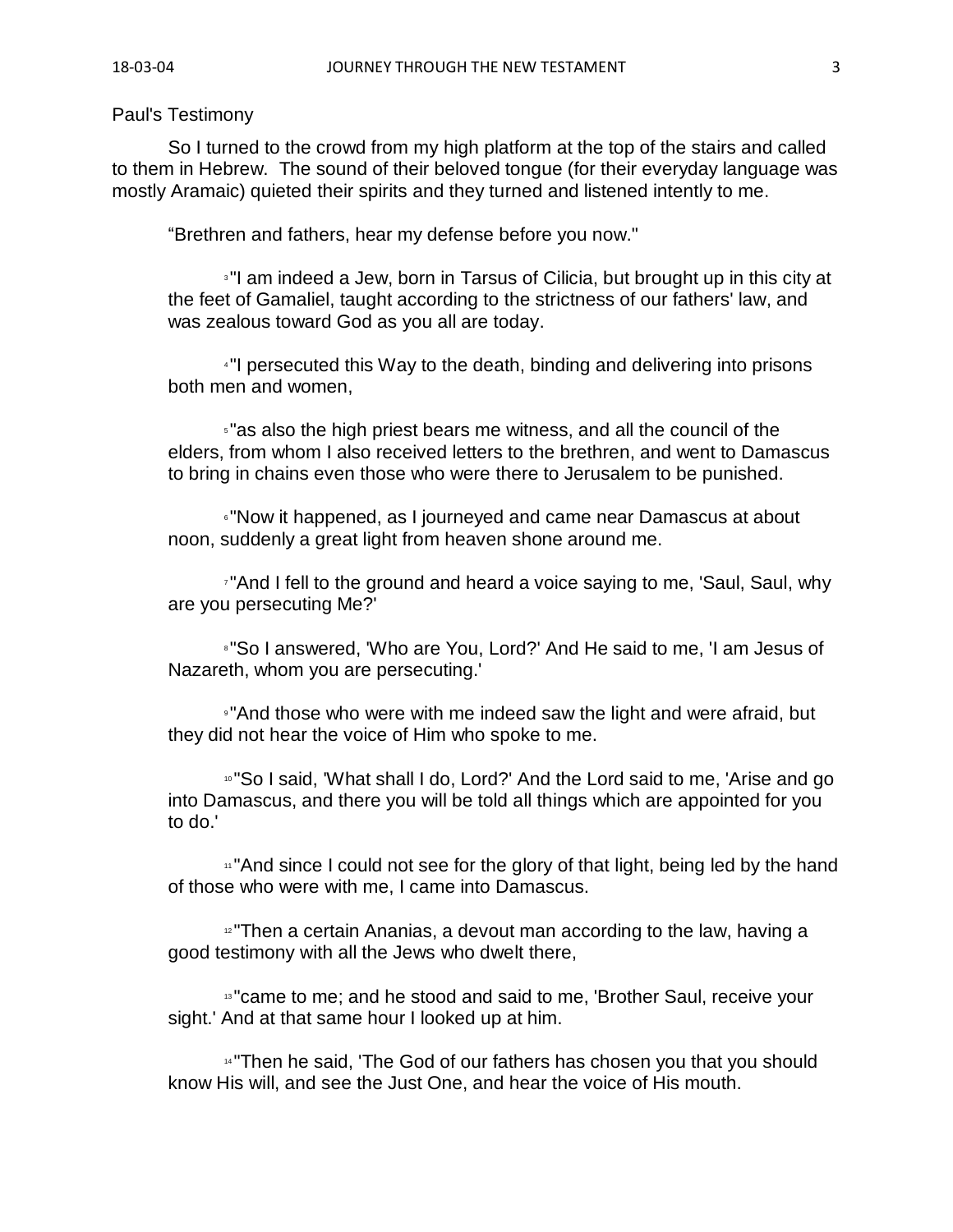<sup>15</sup>'For you will be His witness to all men of what you have seen and heard.

<sup>16</sup>'And now why are you waiting? Arise and be baptized, and wash away your sins, calling on the name of the Lord.'

<sup>17</sup>"Now it happened, when I returned to Jerusalem and was praying in the temple, that I was in a trance

18" and saw Him saying to me, 'Make haste and get out of Jerusalem quickly, for they will not receive your testimony concerning Me.'

<sup>19</sup> "So I said, 'Lord, they know that in every synagogue I imprisoned and beat those who believe on You.

<sup>20</sup>'And when the blood of Your martyr Stephen was shed, I also was standing by consenting to his death, and guarding the clothes of those who were killing him.'

21"Then He said to me, 'Depart, for I will send you far from here to the Gentiles.' "

<sup>22</sup> And they listened to him until this word, and then they raised their voices and said, "Away with such a fellow from the earth, for he is not fit to live!"

<sup>23</sup>Then, as they cried out and tore off their clothes and threw dust into the air, (Acts 22:1-23, NKJV)

Immediately the commander took me into the barracks for my own safety and to quiet the crowd. While the group as a whole soundly rejected my testimony, I trusted that God's Holy Spirit had convicted the hearts of certain individuals and that they in response to His leading would trust the Savior as I did years ago.

I learned a long time ago that I do not have to see the results to have confidence that God is working. **I know that whenever I share the good news of Jesus Christ,** how He died on the cross to pay the price for our sins and rose from the dead, and how He offers forgiveness of sin and eternal life to all who trust in Him, **people will be saved.** 

## **For the gospel is the power of God unto salvation, to Jews and Gentiles alike!**

#### Current Application

I am confident as I look at this crowd before me that many of you are believers. You have trusted Christ as your Lord and Savior. And there are probably a number of you who have had fiery trials come upon you as I did when captured by the Jews in Jerusalem.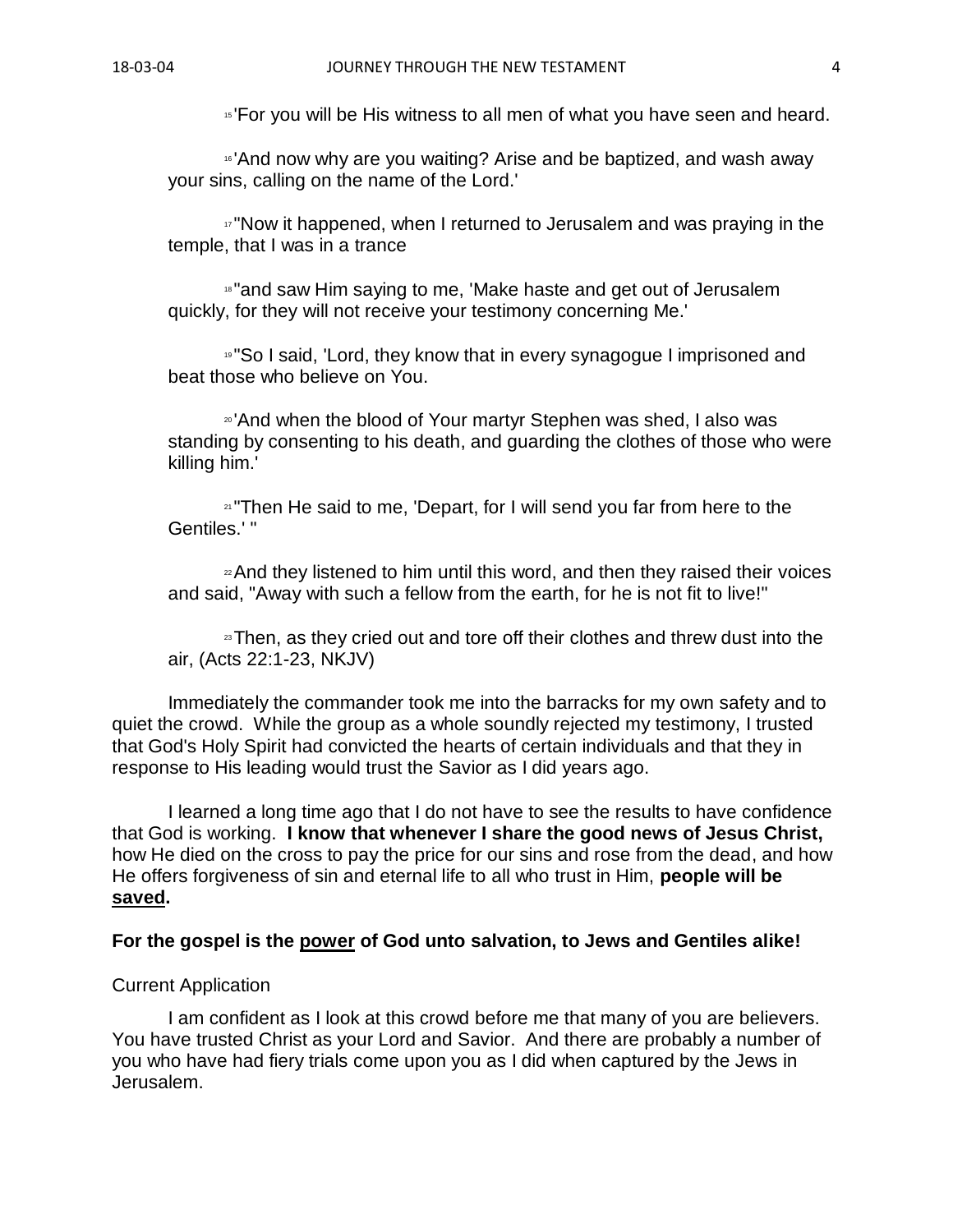I wonder, **have you looked for the opportunity that God is giving you in the midst of your time of trial?** Have you seen how God wants you to respond and what God wants you to do? Have you found the blessing God has hidden in the folds of this trouble that has befallen you?

You can, and you should. Remember "all things work together for good to those who love God, to those who are the called according to His purpose." For you can be confident that **our Lord never allows anything in our lives that is not for our good and His glory**. And as He had this opportunity to share the gospel hidden for me in the folds of my captivity, He has some good opportunity for you in your time of difficulty as well.

Although the opportunity to share my own testimony had passed only moments before, I quickly had another opportunity to see the mighty working of my omnipotent God in the midst of my captivity.

## **THE OPPORTUNITY TO EXPERIENCE THE PROVIDENTIAL CARE OF GOD**

**The commander ordered his men** to bring me into the barracks, and ordered them **to examine me with scourging**. But as they tied me to a post **I asked, "Is it lawful for you to scourge a man who is a Roman**, and who has not been condemned?"

Acts 22:26-29 When the centurion heard that, he went and told the commander, saying, "Take care what you do, for this man is a Roman."

<sup>27</sup>Then the commander came and said to him, "Tell me, are you a Roman?" He said, "Yes."

<sup>28</sup>The commander answered, "With a large sum I obtained this citizenship." And Paul said, "But I was born a citizen."

<sup>29</sup>Then immediately those who were about to examine him withdrew from him; and the commander was also afraid after he found out that he was a Roman, and because he had bound him. (NKJV)

Early in my ministry for the Lord, I wondered why God allowed me, a devout Jew before I was saved, be born with a Roman citizenship which I inherited from my father. I knew that this was most unusual, almost weird. But several times now I have seen that **this was done in the providence of God both to offer me protection** that was unavailable to others **and** also to open doors **for the proclamation of the gospel**. "All things work together for good to those who love God, to those who are the called according to His purpose."

Current Application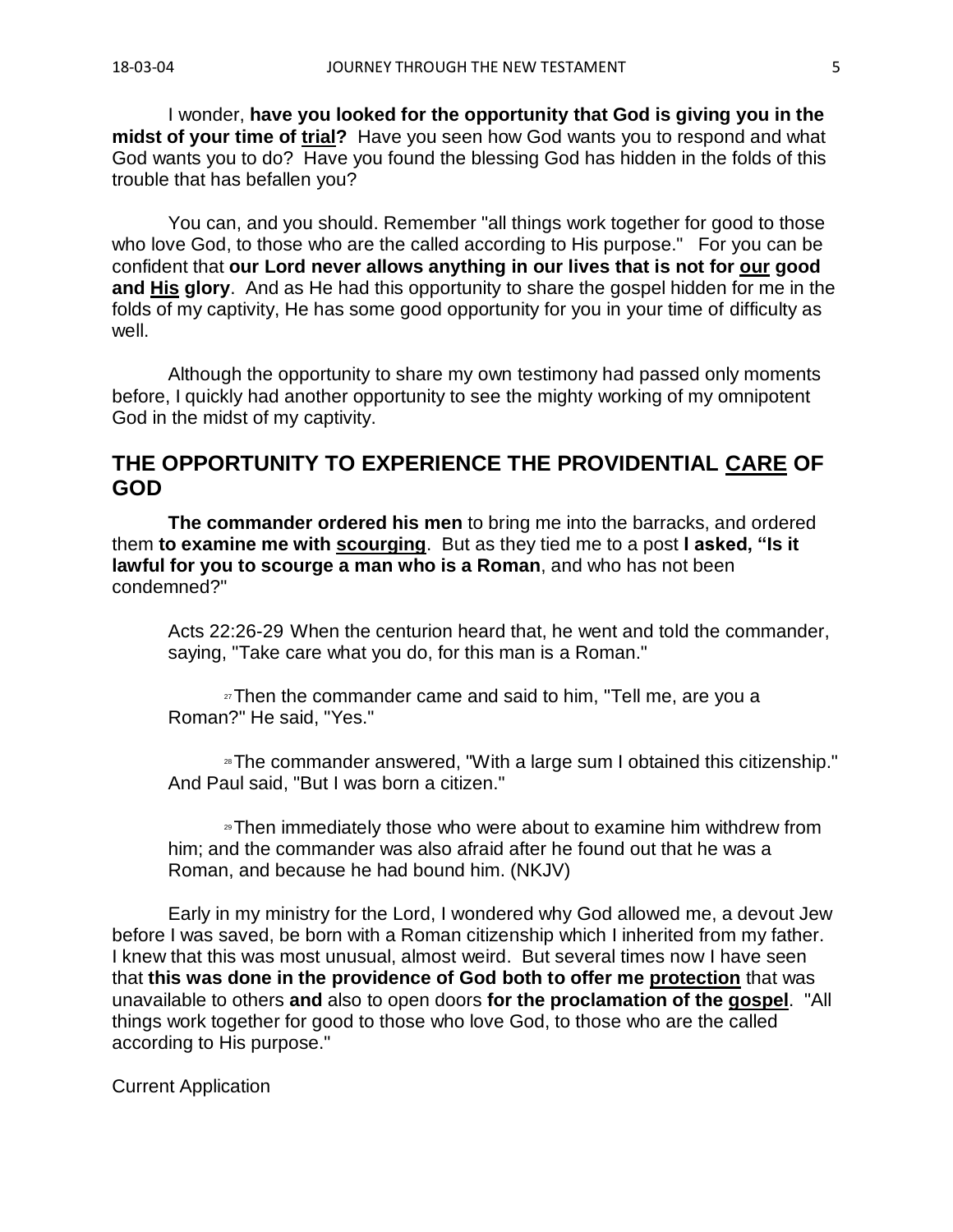You will probably also discover, if you take time to prayerfully examine your own life and personal history, that **God has put some things in your background or heritage for similar reasons:** 

- o **Some things you may have despised** or wondered why God allowed them to be as they are, but
- o **They became** or they will become **a means of blessing or protection.**
- o **Some can be a means to further your ministry** in the name of Jesus, to help you in sharing the good news with those around you.

Already my capture had allowed me two opportunities to see God's continued working in my life: one, the opportunity to share my testimony with the Jews at Jerusalem; two, the opportunity to witness God's providential care for me personally. I did not know that the next day I would get to see yet a third opportunity come from my capture.

## **THE OPPORTUNITY TO CONFRONT MEN WITH THE REALITY OF THE RESURRECTION**

Acts 22:30 The next day, because he wanted to know for certain why he was accused by the Jews, he released him from his bonds, and commanded the chief priests and all their council to appear, and brought Paul down and set him before them. (NKJV)

Acts 23:1-5 Then Paul, looking earnestly at the council, said, "Men and brethren, I have lived in all good conscience before God until this day."

<sup>2</sup>And the high priest Ananias commanded those who stood by him to strike him on the mouth.

<sup>3</sup>Then Paul said to him, "God will strike you, you whitewashed wall! For you sit to judge me according to the law, and do you command me to be struck contrary to the law?"

<sup>4</sup>And those who stood by said, "Do you revile God's high priest?"

<sup>5</sup>Then Paul said, "I did not know, brethren, that he was the high priest; for it is written, 'You shall not speak evil of a ruler of your people.' " (NKJV)

### Insight from God

Acts 23:6-8 But when Paul perceived that one part were Sadducees and the other Pharisees, he cried out in the council, "Men and brethren, I am a Pharisee, the son of a Pharisee; **concerning the hope and resurrection of the dead I am being judged!"**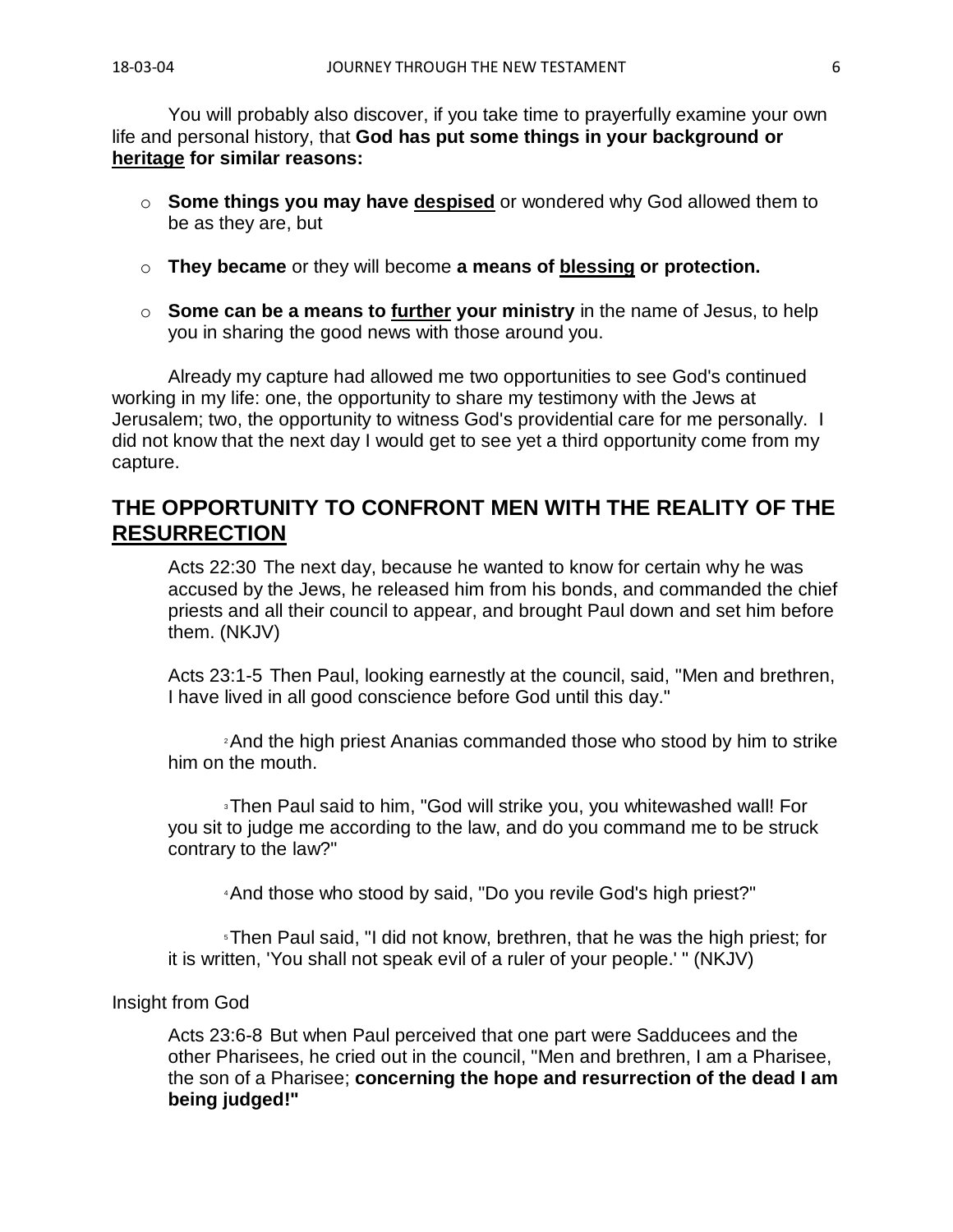<sup>7</sup>And when he had said this, a dissension arose between the Pharisees and the Sadducees; and the assembly was divided.

**For Sadducees say that there is no resurrection -- and no angel or spirit;** but the Pharisees confess both. (NKJV)

## The Results

Acts 23:9-10 Then there arose a loud outcry**. And the scribes of the Pharisees'** party **arose** and protested, **saying, "We find no evil in this man; but if a spirit or an angel has spoken to him, let us not fight against God."**

<sup>10</sup> Now when there arose a great dissension, the commander, fearing lest Paul might be pulled to pieces by them, commanded the soldiers to go down and take him by force from among them, and bring him into the barracks. (NKJV)

### The Application

I have often found the resurrection to be what really divides men. Many people will agree about Jesus' wondrous birth, His exemplary life, His magnificent teachings, even His sacrificial death. But **the resurrection really separates those who give casual assent** with the crowd **from those who believe enough to commit their lives to Christ**. For if this Jesus really was put stone cold dead in a tomb and on the third day arose, if He really appeared as the Scriptures say to more than 500 individuals, if a great multitude saw this resurrected man rise off the earth and ascend back to the right hand of Almighty God in Heaven, then He cannot be dismissed as a prophet, a preacher, or the greatest man that ever lived. If the resurrection is true, Jesus is God, just as He claimed.

And if we really believe that Jesus is God, then He certainly has the authority to set the terms of our salvation. And He said, I am the way, the truth and the life, and no man comes to the Father except through Me.

#### Current Application

The resurrection divides this crowd today as well. Oh probably not right down the middle like when I met with the council.

- But while there are many who genuinely believe in the resurrection and therefore believe Jesus really is God and have trusted their lives to Him and been saved,
- there are others here this morning who have never really believed in Jesus as God and committed your life to Him.

Oh, my friend, may I invite you to believe in Him this morning and ask Him into your heart to be your personal Lord and Savior.